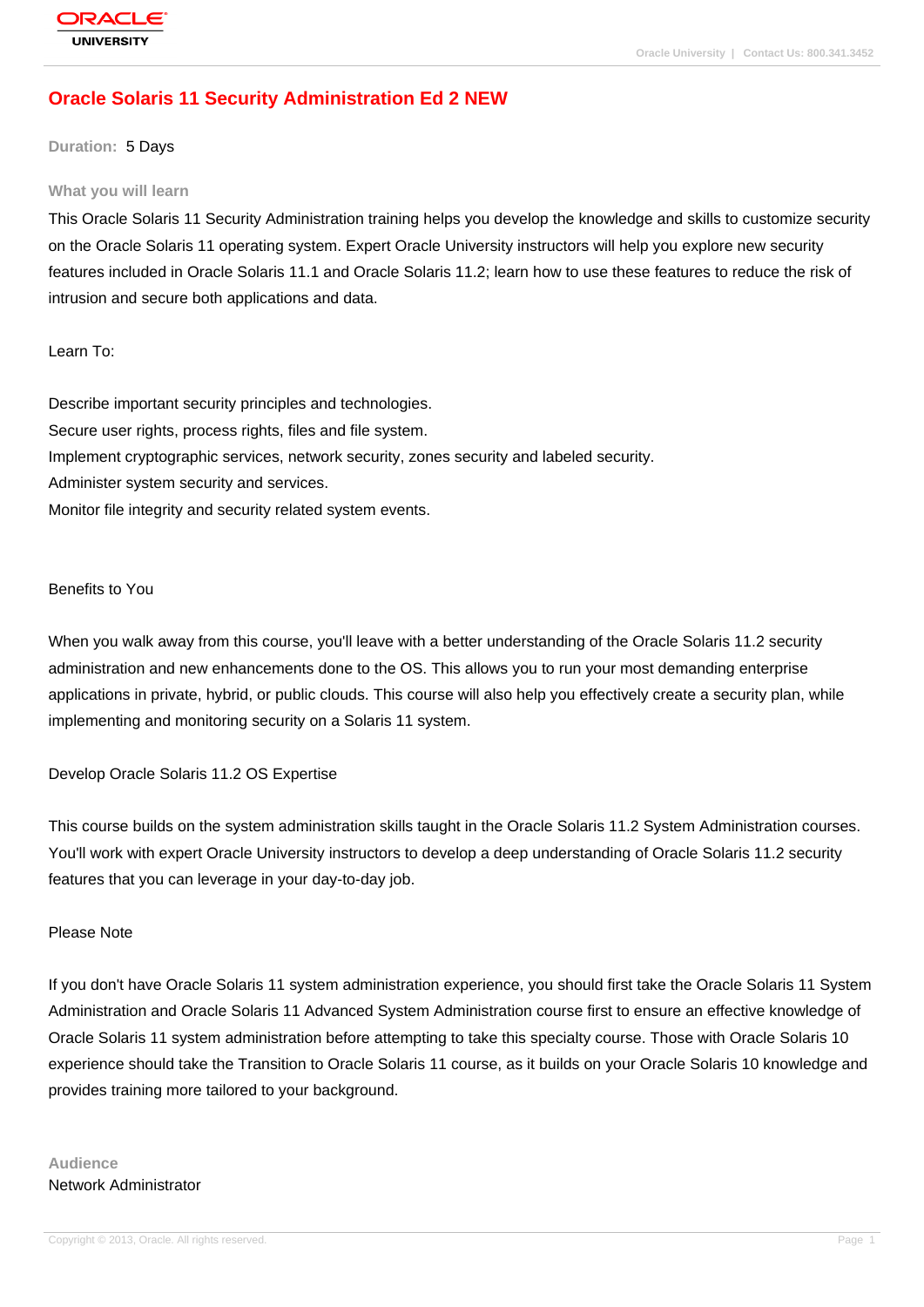# Security Administrators System Administrator

### **Related Training**

### Required Prerequisites

Administer network and process on Oracle Solaris 11 systems

Administer services and zones on Oracle Solaris 11 systems

Administer users, packages, and applications on Oracle Solaris 11 systems

Perform system installation

UNIX and Linux Essentials

Suggested Prerequisites Shell Programming Ed 1 NEW

### **Course Objectives** Administer system security

### Identify key Oracle Solaris 11 security technologies

Secure users and processes

Audit the system

Use cryptographic services for encryption and decryption

Secure files and file system

Monitor systems for file integrity

Implement network security

#### Manage services

Implement security in zones

Implement labeled security

Describe important security principles and features

**Course Topics**

### **Introduction**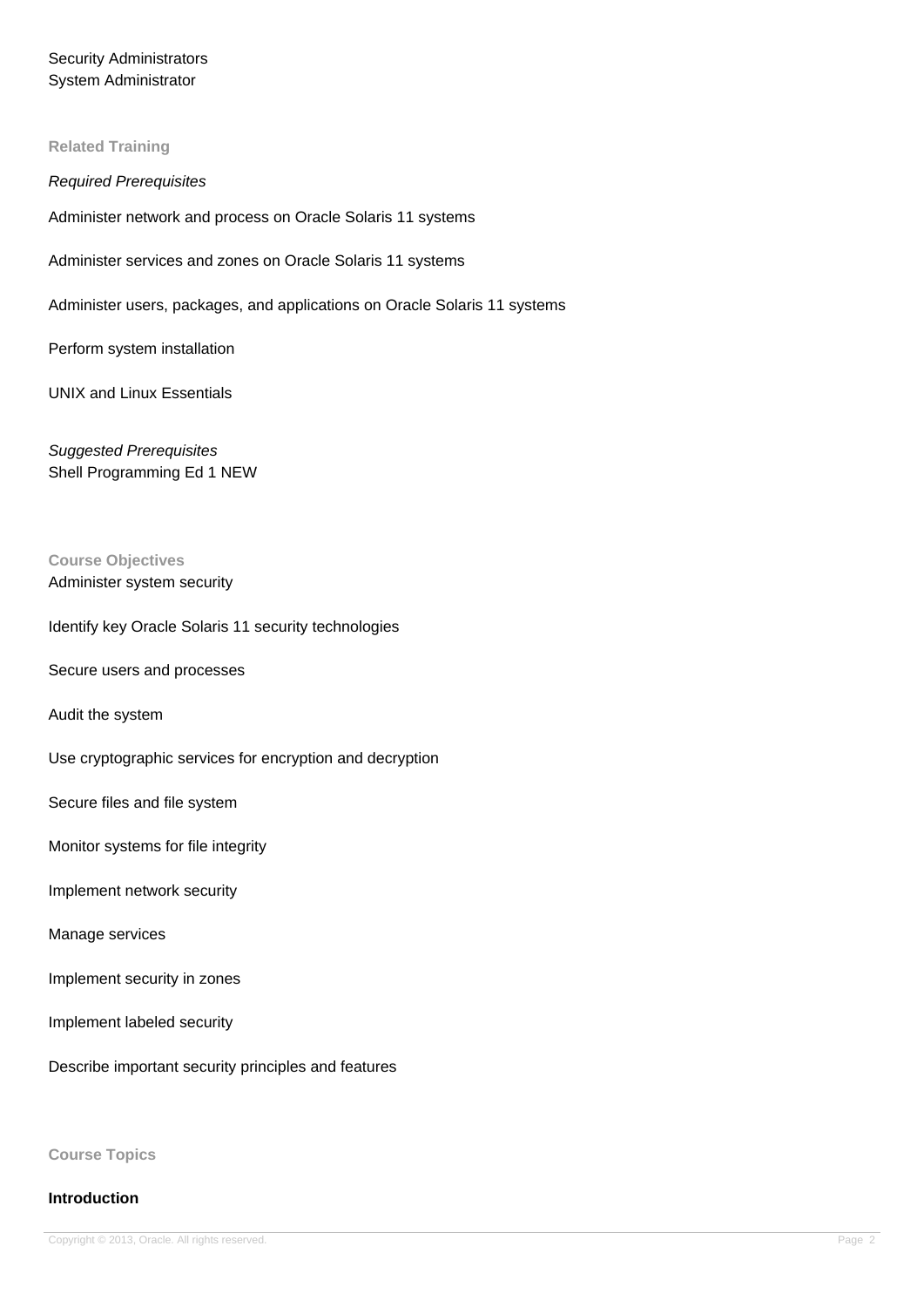**Overview** Course Goals Course Agenda Introductions Your Learning Center Your lab environment

### **Planning for basic security**

Evaluating Security Principles Analyzing the need for a Security Policy Configuring Systems Securely Performing a Security Audit Evaluating the need for upgrading systems

## **Identifying Oracle Solaris 11 Security Technologies**

Describe Oracle Solaris 11 OS Security Exploring Oracle Solaris 11 Security Features

### **Securing Users and Processes**

Introducing user and process rights Managing user rights Managing process rights

## **Using the Oracle Solaris Cryptographic Services**

Describing Cryptographic Services Implementing the Cryptographic Framework Implementing Key Management Framework (KMF)

### **Auditing in Oracle Solaris**

Describing Oracle Solaris Auditing Configuring Oracle Solaris Auditing Administering the audit service Managing the audit records

### **Securing Files and File System**

Managing ZFS File System Security Verifying File Integrity Controlling Access to Files

## **Administering System Security**

Protecting System integrity Controlling System Access Controlling Access to Devices Implement PAM to Authenticate Users

## **Implementing Basic Network Security**

Establishing network security Implementing Secure Shell Implementing TCP Wrappers Implementing Kerberos Protocol Implement IPsec and IKE Secure remotely accesses file systems